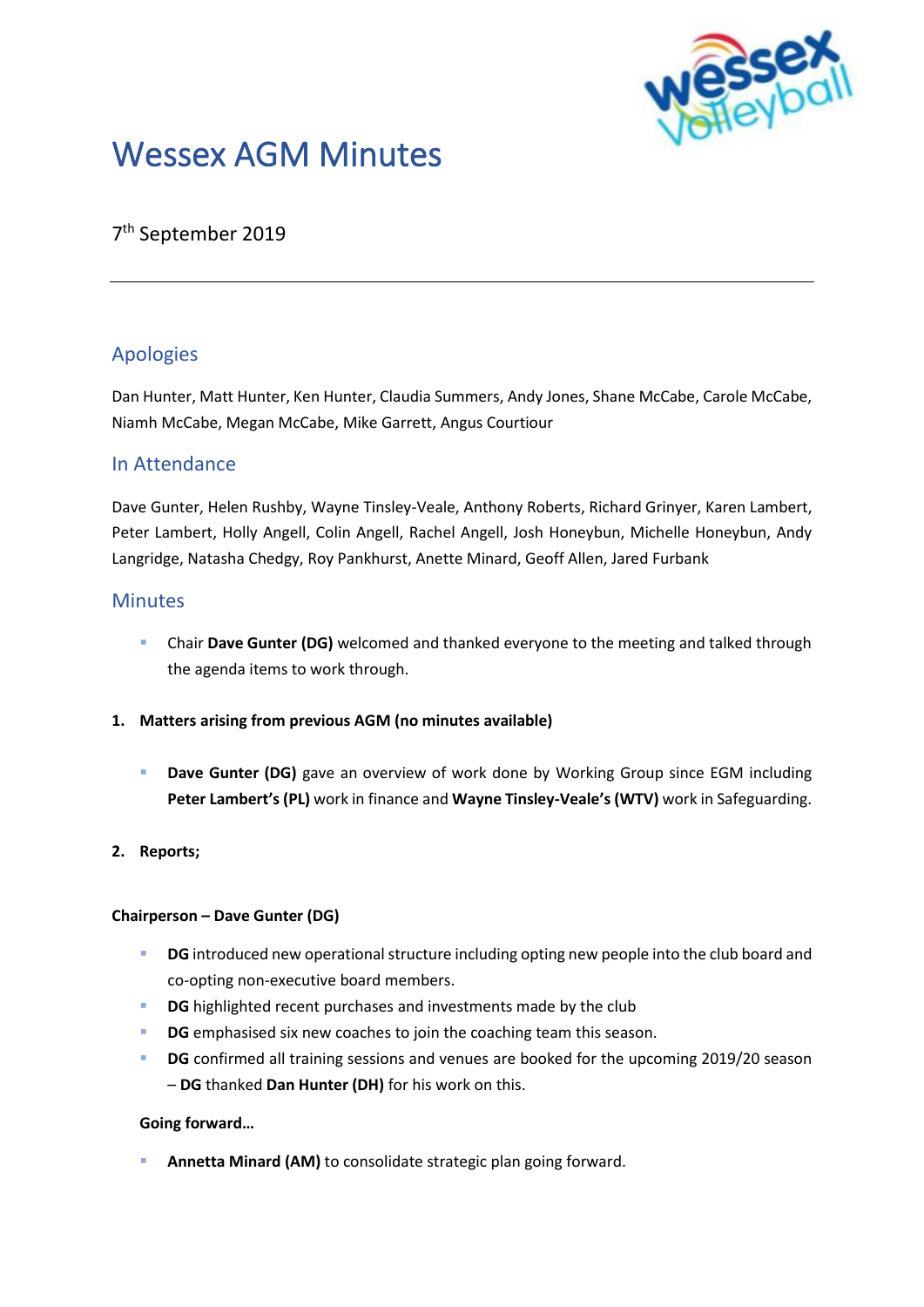- Anthony Roberts (AR) to prepare electronic welcome handbook for new club members and **DG** confirmed the board wishes to centralise pre-season information so it can go out to members in late July/August.
- **DG** explained the club aim of establishing a Men's 2 team for 2020/21 season to create an outlet for U18 boys.
- **DG** highlighted aim to work towards being a cashless club via app-based payments and strengthening team management.
- Wessex would like to run 'club' coaches' workshops for current club coaches and other members who are interested in upcoming seasons.
- **DG** to develop job roles further which will then be issued to club members.
- "More people doing less rather than few people doing lots" is something the club needs to work towards.
- Looking to increase Wessex representation at South West Junior JoVoTo events, which are entry level events for U15's.
- The club is looking to improve the beach offer. Beach will have more coverage now it is confirmed for Birmingham Commonwealth Games 2022.
- Standardised playing kits to be introduced for 2020 season: **AR** to continue looking at kit going forward. Along with possible re-name to Wessex (Dragons, Warriors, Wasps TBD by membership). This would mean a strong brand could be developed and used in club merchandise)
- **EXECT With regards to club merchandise, a self-ordering shop is to replace the current system with** a minimum expectation that member's purchase a Wessex training top (2020 season).
- Club Events are to become standardised including a Welcome event and an End of Season Awards event.
- **DG** highlighted potential to link the welcome event to making members aware of funding opportunities (in particular the Mark Pitman fund) and used to raise money for the fund.
- **Geoff Allen (GA)** explained the Mark Pitman fund is designed to support eligible players financially throughout the season.
- AR noted that standardising such events will help to improve the social side of the club.
- GA highlighted the upcoming 50<sup>th</sup> anniversary of the Poole/Bournemouth Volleyball Association (Volleyball Dorset) and that Wessex Volleyball Club should be a part of this.
- **Natasha Chedgy (NC)** highlighted the recent partnership with Bournemouth University and **DG** confirmed this agreement has been finalised and awaiting BU legal department to sign off.

#### **Treasurer – Peter Lambert (PL)**

- **PL** thanked **Lynn Allen (LA)** and **GA** for smooth transition of financial information.
- PL thanked WTV, DG and Matt Hunter (MH) for help with finances since the EGM.
- **•** Confirmed transferring of bank signatories completed and in process of finalising on-line banking access for others to enable dual approval for payments.
- Gave an overview of financial position of the club for 2018/19 season for both Adults and Juniors.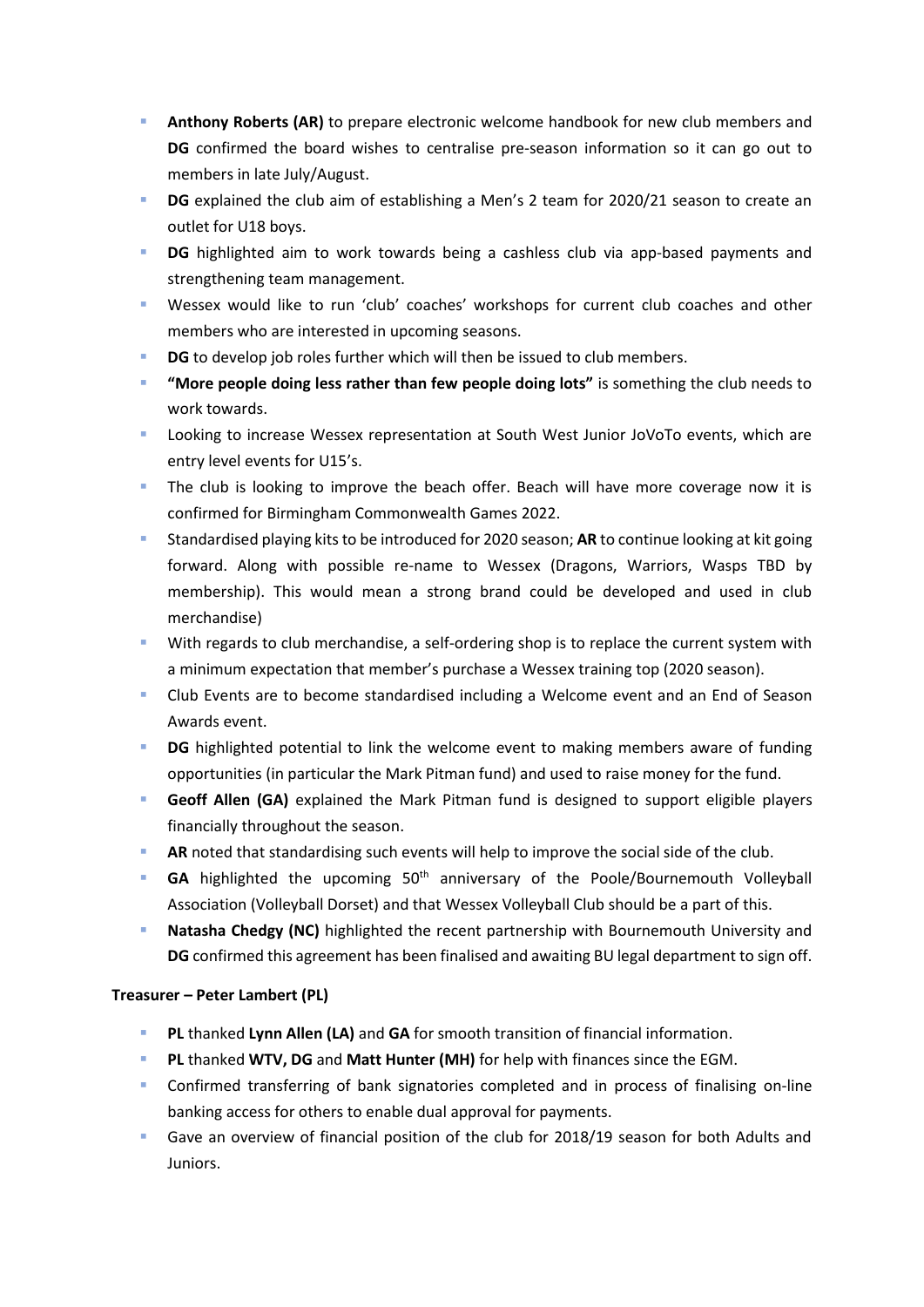- Confirmed the club is in a strong financial position.
- Going forward, collection of membership fees and match fees to be monitored more closely.
- **PL** suggested having a co-ordinator for each playing group to assist with following up outstanding fees.
- Attendees thanked PL for all of his work in bringing accounts up to date.
- **PL** confirmed this season is to be used to consolidate financial position.
- **AM** highlighted importance of player's fees being spent on corresponding season to ensure players are not funding future seasons.
- **PL** confirmed that financial information will be more transparent for members going forward.

#### **Welfare Officer – Wayne Tinsley-Veale (WTV)**

- **WTV** confirmed all coaches involved in previous seasons have their DBS certificate and there are enough people with a Safeguarding certificate to cover sessions.
- **E** Stronger position than in previous seasons.
- **DG** to remind the five coaches on the coaching course to complete their safeguarding and DBS certificates.

#### **Secretary – Roy Pankhurst (RP)**

- **RP** explained his position within the club and his role as liaison with Bournemouth University, Volleyball England, Volleyball Dorset and South West League.
- **DG** and attendees thanked **RP** for his work in setting up the Level 1 coaching course and the Grade 4 Refereeing Course.
- **RP** thanked DH for his help with other secretarial tasks throughout the season.

#### **3. Election of officers to board**

- **i. Chairperson** 
	- Elected at EGM, no election
- **ii. Treasurer** 
	- Elected at EGM, no election
- **iii.** Vice Chairperson Nominations:
	- DG nominated Dan Hunter, seconded Anthony Roberts Elected with role to be defined
- **iv. Welfare Officer** Nominations:
	- Wayne Tinsley-Veale initially agreed to continue this position temporarily.
	- **■** Michelle Honeybun (MH) expressed an interest later in the meeting Elected
- **v. Junior Development Officer –** Nominations:
	- DG nominated Annetta Minard, Seconded WT-V Elected
	- **■** WTV and Jared Furbank (JF) agreed to assist AM with this position.